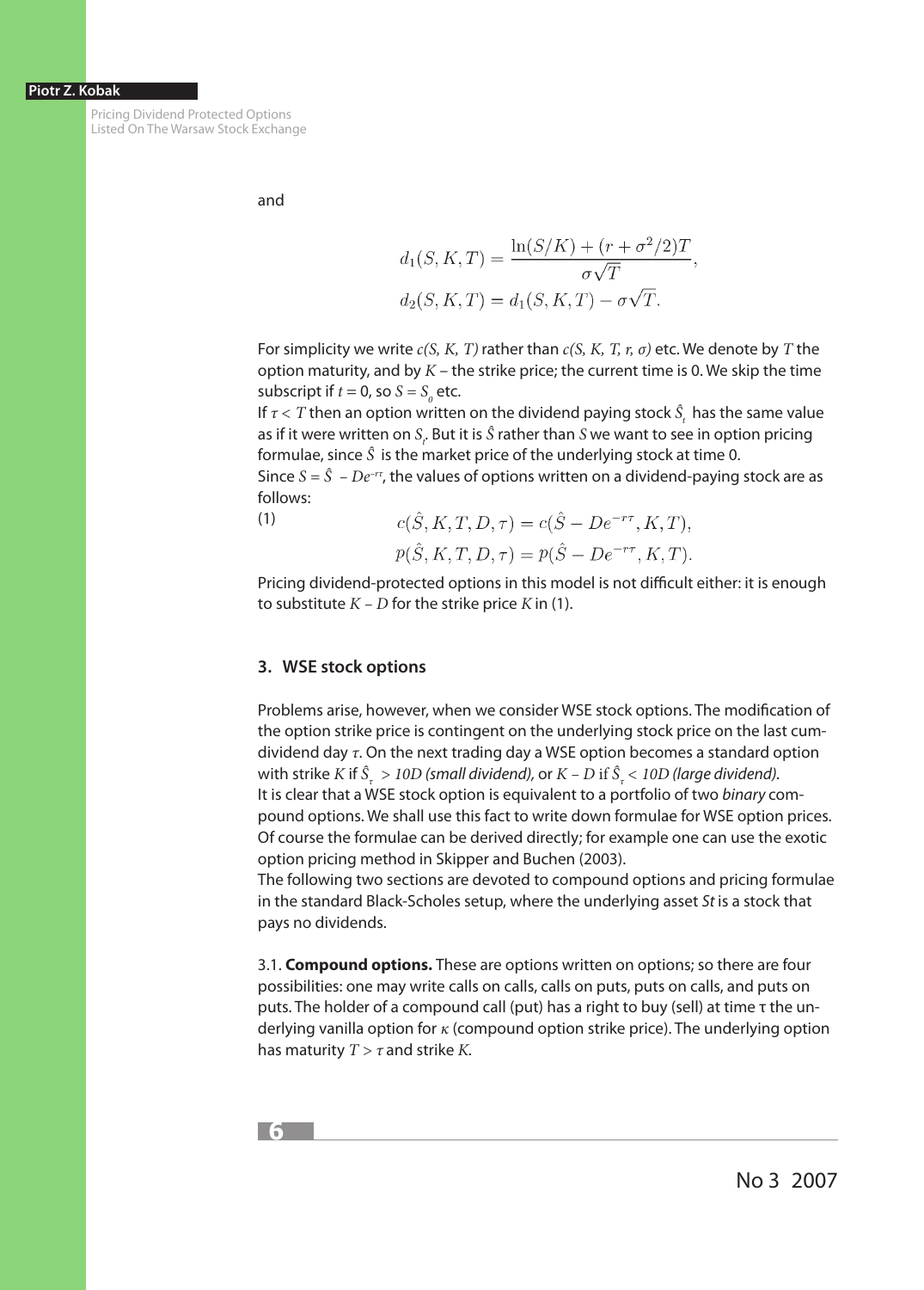The price formulae in the Black-Scholes environment are due to Geske (1979). Details can be found e.g. in Hull (2002). The type of the underlying option will be marked by a subscript, so  $c_{_{\!P}}$  is the price of a call written on a put etc. Then

$$
c_c = SN_2(a_1, b_1, \rho) - Ke^{-rT} N_2(a_2, b_2, \rho) - \kappa e^{-rT} N(a_2),
$$
  
\n
$$
c_p = Ke^{-rT} N_2(-a_2, -b_2, \rho) - SN_2(-a_1, -b_1, \rho) - \kappa e^{-rT} N(-a_2),
$$
  
\n
$$
p_c = Ke^{-rT} N_2(-a_2, b_2, -\rho) - SN_2(-a_1, b_1, -\rho) + \kappa e^{-rT} N(-a_2),
$$
  
\n
$$
p_p = SN_2(a_1, -b_1, -\rho) - Ke^{-rT} N_2(a_2, -b_2, -\rho) + \kappa e^{-rT} N(a_2).
$$

Here  $\rho = \sqrt{\tau/T}$ , and  $N_2(x_p, x_p, \rho)$  is the cumulative bivariate normal distribution with correlation coefficient  $\rho$ . The parameters  $a_{p}$ ,  $a_{p}$ ,  $b_{p}$ ,  $b_{p}$  correspond to  $d_{1}$  and  $d_{2}$  in the standard Black-Scholes formulae:

 $a_i = d_i(S, S^*, \tau),$   $b_i = d_i(S, K, T),$  for  $i = 1, 2$ .

*S\** is the so-called *critical asset price.* This is the stock price for which the underlying option is worth *κ* at time τ:  $c(S^*, K, T - \tau) = \kappa$ , if the underlying option is a call, and  $p(S^*, K, T - \tau) = \kappa$ , if it is a put. Thus, the compound option holder will exercise it if *Sτ > S\**, provided that the option he holds is a call on a call, or a put on a put. For calls on puts, and puts on calls, the condition is  $S<sub>r</sub> < S<sup>*</sup>$ .

3.2. **Binary compound options.** The holder of a binary compound call receives the underlying vanilla option *for free,* provided that on maturity *τ* it is worth at least *κ.*  A standard compound call is then equivalent to a portfolio consisting of a long binary compound call and a short cash or nothing call, so the formula for its value follows immediately from the price formula for the standard compound call:

$$
bc_c = SN_2(a_1, b_1, \rho) - Ke^{-rT} N_2(a_2, b_2, \rho),
$$
  

$$
bc_p = Ke^{-rT} N_2(-a_2, -b_2, \rho) - SN_2(-a_1, -b_1, \rho)
$$

In analogy to standard binary asset or nothing puts, the holder of a binary compound put *receives* the underlying option for free if at time *τ* its value is *at most κ.*  This leads to a different relationship than the one above: A standard compound put is equivalent to a portfolio containing a *short* binary compound put and a *long* cash or nothing put. In effect

$$
bp_c = SN_2(-a_1, b_1, -\rho) - Ke^{-rT}N_2(-a_2, b_2, -\rho),
$$
  

$$
bp_p = Ke^{-rT}N_2(a_2, -b_2, -\rho) - SN_2(a_1, -b_1, -\rho).
$$

71

(2)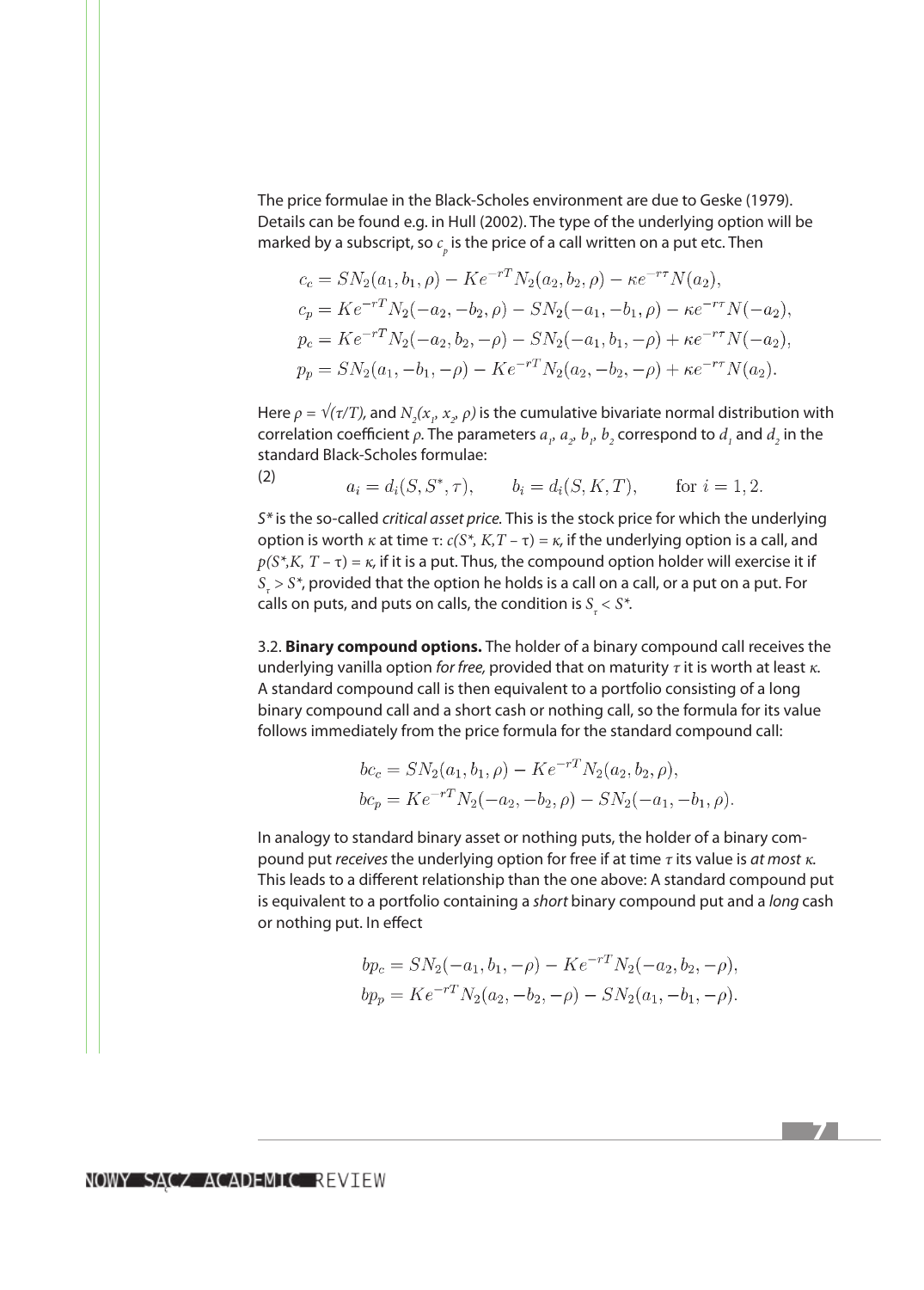Pricing Dividend Protected Options Listed On The Warsaw Stock Exchange

> 3.3. **Pricing WSE calls and puts.** We assume that the nearest dividend has already been voted, so its value *D* and the last cum-dividend date *τ* are known with certainty.

A WSE call option is equivalent to a portfolio consisting of two long binary compound options that mature at time *τ*: a call written on a call<sub>*κ*</sub>, and a put written on a call<sub>ke</sub>; the subscripts indicate the value of the option strike price.

Note that we do not need the strike prices of binary compound options; it is sufficient to know the critical asset price. This is convenient because the compound options in our portfolio have different strike prices, but the same critical asset price  $\hat{S}^* = 10D$ .

We assume the notation as in Section 2. Recall that  $\hat{S}_\tau = S_\tau + D$ . If we consider WSE options as written on the risky component  $S_t$  of  $\hat{S}_t$  then the critical price  $S^* = 9D$ . Note also that at time  $t = 0$  we have  $S = \hat{S} - De^{-rt}$ . In effect, we have the following formula for the price of WSE calls:

$$
c_{\text{wse}} = (\hat{S} - De^{-r\tau})N_2(a_1, b_1, \rho) - Ke^{-rT}N_2(a_2, b_2, \rho)
$$
  
+  $(\hat{S} - De^{-r\tau})N_2(-a_1, b'_1, -\rho) - (K - D)e^{-rT}N_2(-a_2, b'_2, -\rho).$ 

Similarly, a WSE put is a portfolio consisting of a long put on a put (*K*) and a long call on a put (*K — D),* so

$$
p_{\text{wse}} = Ke^{-rT} N_2(a_2, -b_2, -\rho) - (\hat{S} - De^{-r\tau}) N_2(a_1, -b_1, -\rho)
$$
  
+ 
$$
(K - D)e^{-rT} N_2(-a_2, -b'_2, \rho) - (\hat{S} - De^{-r\tau}) N_2(-a_1, -b'_1, \rho).
$$

Here

$$
a_i = d_i(\hat{S} - De^{-r\tau}, 9D, \tau), \qquad b_i = d_i(\hat{S} - De^{-r\tau}, K, T),
$$
  
\n
$$
b'_i = d_i(\hat{S} - De^{-r\tau}, K - D, T), \qquad \text{for } i = 1...2.
$$

Note that if we set  $D = 0$  then  $b_i = b_i$  and the standard Black-Scholes equations can be recovered by using the identity

$$
N_2(a, b, \rho) + N_2(-a, b, -\rho) = N(b).
$$

3.4. **Numerical calculations.** It is not difficult to implement the above formulae in order to calculate numeric results (see Footnote 6). One needs, however, an implementation of the bivariate cumulative normal distribution. This, in turn, relies on the univariate cumulative normal distribution. A very interesting discussion of the accuracy issues that arise, and implementations of the distributions can be found in West (2004).

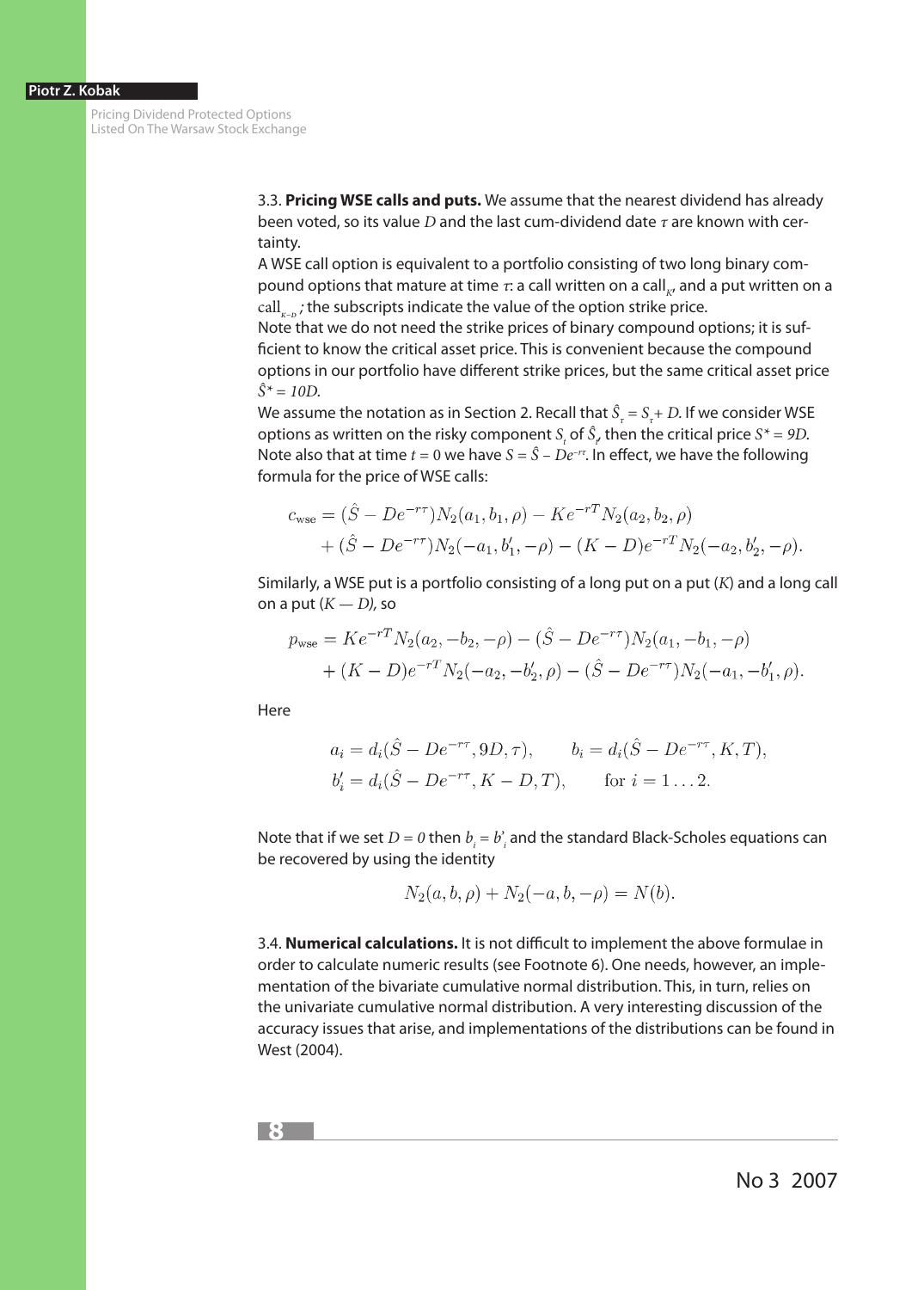3.5. **Pricing errors.** The official documents that specify margin requirements for the derivatives traded on the Warsaw Stock Exchange contain Black-Scholes formulae in the version where the spot price is adjusted for dividends, as in Formula (1). This is sufficient in most cases. After all, dividends are usually *small.*

However, there was an exception in the past when the dividends were high enough to affect option prices significantly. Table 1 shows the dividends per share paid by KGHM in the last three years.<sup>5</sup>

Table 1. KGHM dividends

| Last cum dividend day | Stock price (close) | Dividend value |
|-----------------------|---------------------|----------------|
| 5 July 2005           | 34.10               | 2.00           |
| 4 July 2006           | 112.00              | 10.00          |
| 20 June 2007          | 124.00              | 16 97          |

The relevant year is 2006, in the period when September and December options were traded. Graph 2 shows KGHM stock prices between 27.03.2006 and 7.07.2006. The prices kept oscillating around the critical value  $\hat{S}^* = 100$ , and it was uncertain till the last moment whether KGHM options would be modified.

Graph 2: KGHM stock prices (close) in 2006



The theoretical<sup>6</sup> vanilla and WSE put prices are shown in Graph 3. In some periods the difference between the prices was significant, with the vanilla put price exceeding the WSE put price by more than 50%. Similar plots can be made for call options.<sup>7</sup>

Graph 3: Vanilla and WSE put prices (strike  $= 100$ )

 $\overline{2}$ 

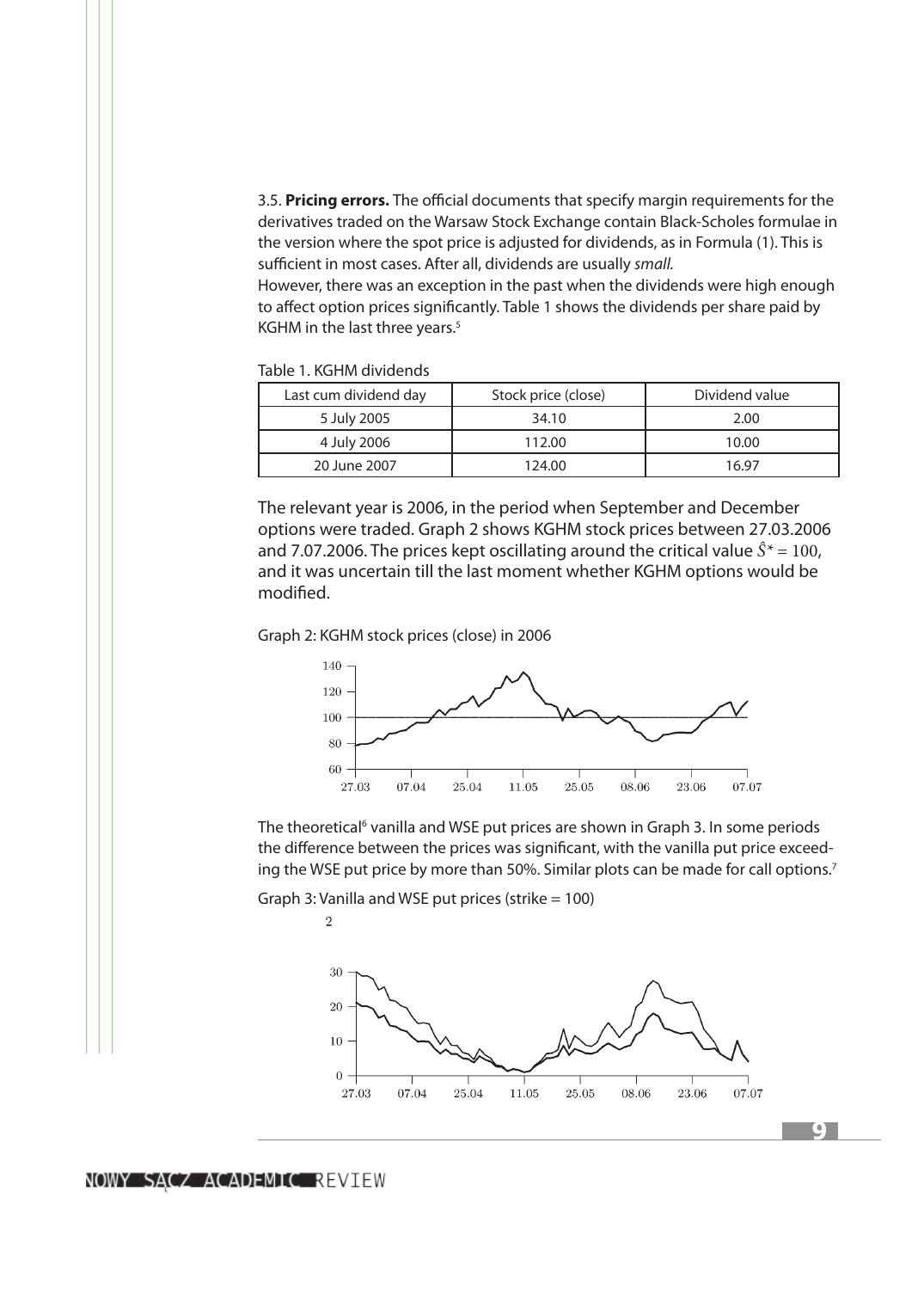Pricing Dividend Protected Options Listed On The Warsaw Stock Exchange

> Let us fix the time to maturity and see how vanilla and WSE option prices depend on the stock price. Graph 4 shows the prices of WSE call<sub>100</sub>, vanilla call<sub>100</sub> and vanilla  $\text{call}_{\text{eq}}$  as a function of the underlying stock price (calculated 9 days before the last cum-dividend day). It is clear that WSE call prices converge to call<sub>90</sub> or call<sub>100</sub> prices depending on the stock price level, or — on the probability of the WSE option being modified.

Graph 4: Vanilla and WSE call prices as functions of *S*



# **4. Put-Call parity**

The standard put-call parity relationship relies on the fact that the portfolio consisting of a long call<sub>k</sub> and a short put<sub>k</sub> replicates a forward contract with delivery price *K*:

(3) 
$$
c - p = \hat{S} - De^{-r\tau} - Ke^{-rT}.
$$

4.1. **Put-call parity for WSE stock options.** In this case Formula (3) is no longer valid: if the dividend turns out *large,* then the strike prices are modified, and the long call-short put portfolio turns into a long forward with delivery price *K – D.*  Note that in this case the value of both components of the portfolio increases. The total gain at time *T* is equal to *D*, provided that  $S<sub>\tau</sub> \le 9D$ . Consequently, the put-call parity formula should be adjusted by the value of a binary cash or nothing put:

$$
c_{\text{wse}} - p_{\text{wse}} = \hat{S} - De^{-r\tau} - Ke^{-rT} + De^{-rT}N(-a_2)
$$

**10**

No 3 2007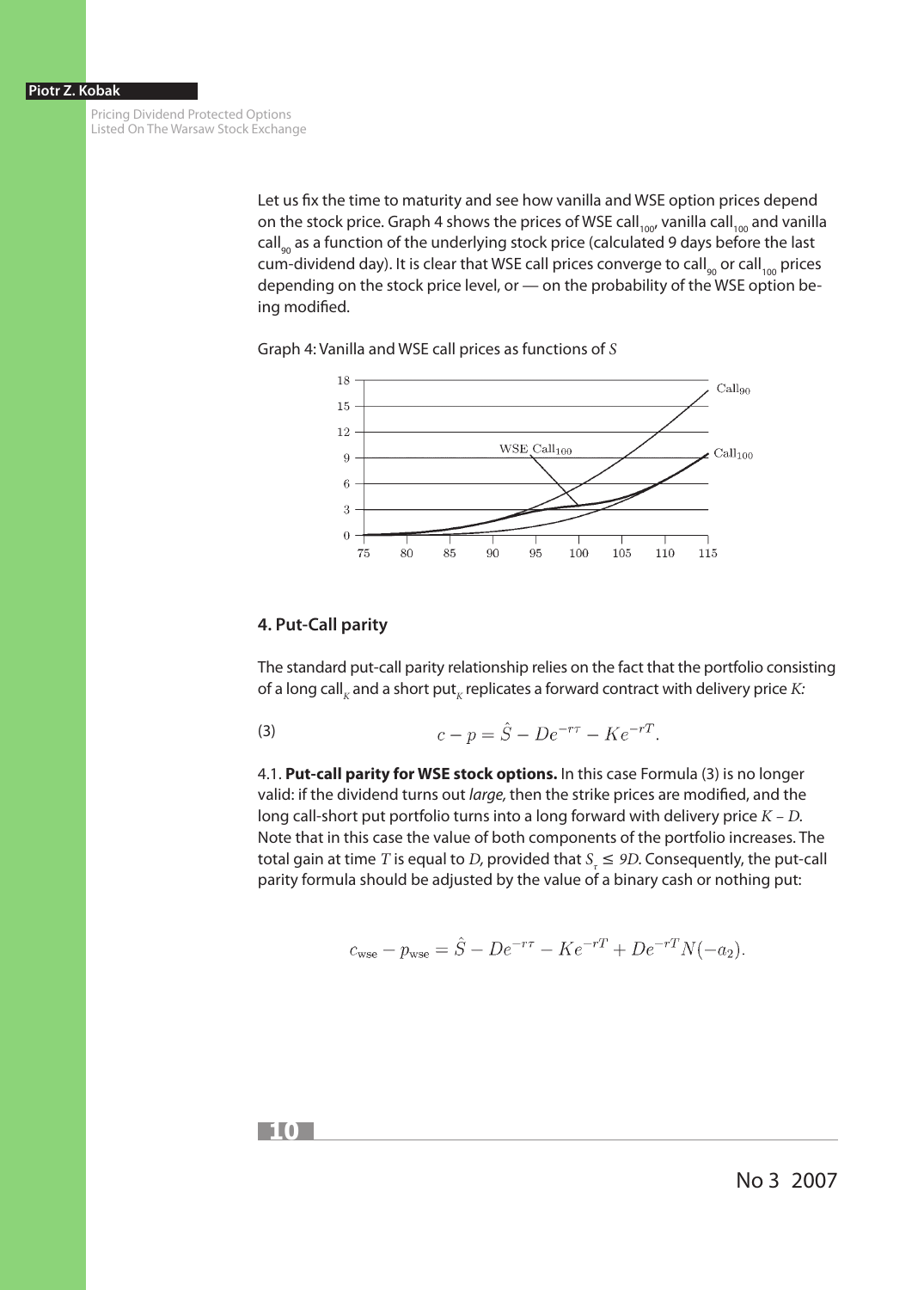This means that (if there are dividends) there is no simple way of replicating WSE calls with futures and puts, nor – to replicate puts with futures and calls. This hurts liquidity: with large bid-ask spreads (the market-makers operating on WSE are obliged to keep bid-ask spreads at 20% or less) it was sometimes advantageous to close a position in a call option with a put and a futures contract etc. With large dividends around, this could generate additional risks. The same problem appears in put-call parity arbitrage trades.

4.2. **Put-Call parity and "risky arbitrage"**. Trading in WSE stock options has never been particularly active, and ocassional arbitrage opportunities did occur. The most common case was when the put-call parity relationship was not satisfied. Consider the put-call parity formula for vanilla options, written in terms of the futures price *F:*

$$
c - p = (F - K)e^{-rT}
$$

There are two possibilities. If  $c - p < (F - K)e^{-rT}$  then the arbitrageur sells a futures contract, buys a call<sub>k</sub> and writes a put<sub>k</sub>. If the opposite inequality holds then the arbitrageur buys a futures contract, writes a call<sub>k</sub> and buys a put<sub>k</sub>. These transactions work fine for vanilla options (e.g. the index options listed on the WSE), or when no dividends are paid during the lifetime of a WSE stock option.

If a dividend *D* is paid at time *τ < T,* then the first "arbitrage" position in WSE stock options is in fact a long binary cash or nothing put, so it will generate extra profit *D* at time T, if  $\hat{S}_2 \leq 10D$ . On the other hand the "arbitrage" position of the second type is a short cash or nothing put, and the investor risks that the strike price would be modified.

**Example.** The following table presents one of the arbitrage trades carried out by the Author on 3.01.2006, at 12.45:

| Transaction | Security  | Price | Position     |
|-------------|-----------|-------|--------------|
| buy         | FPEOM6    | 181.0 | Long futures |
| buy         | OPEOR6180 | 13.2  | Long put     |
| write       | OPEOF6180 | 19.0  | Short call   |

Each option/contract is written on 100 PKO S.A. stocks, strike price 180, maturity 16 June 2006. The put-call parity formula is not satisfied and the transactions generated profit (with commissions and opportunity costs taken into account). But the position, being a short binary cash or nothing put, was not riskless.

**11**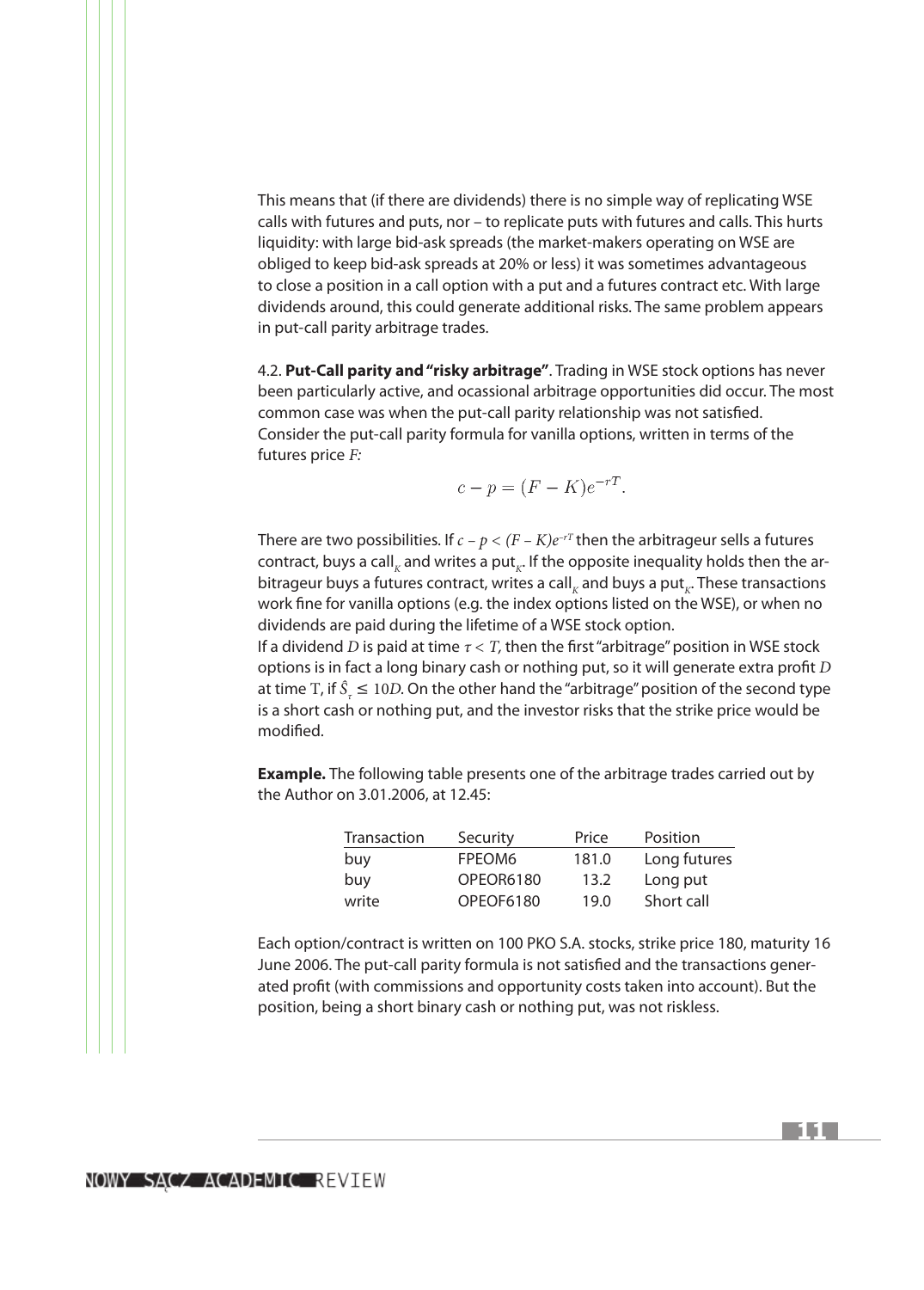Pricing Dividend Protected Options Listed On The Warsaw Stock Exchange

> To make the transaction a proper arbitrage, one could try to delta hedge the position. Delta hedging binary options can prove difficult (in some cases the option delta can get out of control), but this case was worse: In 2006 the last cum-dividend date was 19.05.2006. The dividend of 7.40 was voted on 04.05.2006 — so its value was not known at the time when the "arbitrage" transactions were carried out. For this reason it was neither possible to price the position correctly, nor to delta hedge it. In the years 2002-2005 the dividend to the stock price ratio (on the close of the last cum-dividend day) ranged between 3.4 to 5.2 per cent, well below the 10% limit, so it seemed likely that the PKO S.A. options would not be modified (this indeed turned out to be the case). But the unexpected may happen. The additional risk factor, due to the uncertain dividend value, is best illustrated by the KGHM dividends paid in recent years.

> 4.3. **The KGHM** case. The dividend paid by KGHM in 2005 was just PLN 2 per share (see Table 3.5), but by July 2006 the KGHM stock price more than tripled, one of the reasons being the increase in the price of copper.

So was it possible to predict the value of the dividend paid in 2006? The knowledge of the 2005 profit would not have helped much: the KGHM Management Board recommended (23.03.06) in the 2005 annual report that a dividend of 3.50 per share be paid. This was later (26.04.06) adjusted to 5.50. Eventually (14.06.06) the main shareholder (the Polish Treasury, which owns just over 40% of KGHM stocks) managed to wrestle a PLN 10 dividend (87.36% of the 2005 profit).

In 2007 a PLN 7.0 dividend was recommended (20.03.07) but the Treasury had its way again and on 30.05.07 a dividend of 16.98 was voted. This was supposed to constitute 100% of the 2006 profit but some time later it was realised that the dividend figure was wrong: the PLN 16.97565 profit per share (approx.) had been rounded up. In effect the actual dividend payment would exceed the company's profit by some PLN 870,000! A new meeting was called on 9.07.07 (after the last cum-dividend day!) and the dividend was adjusted to 16.97. It was to be paid in two installments (in July and in September 2007).

If nothing else, shareholders do not go for large dividends for tax reasons. But in this case the main shareholder, being the State Treasury, not only pays no tax, but it receives tax payments from the other shareholders. No surprise that not all were entirely happy. The decision of the shareholders' meeting has been challenged in court by a shareholder who owns just one KGHM stock. He was unhappy that the company was completely stripped of its earnings. In September 2007 the court blocked the payment of the second part of the dividend<sup>8</sup>.

In the meantime the KGHM stock price stayed well below the massive critical price *Ŝ\** = 169.7, and in fact all KGHM options were modified on 26 June 2007: the strike prices were reduced by 16.97 and rounded to the nearest integer. The WSE adjusted



No 3 2007